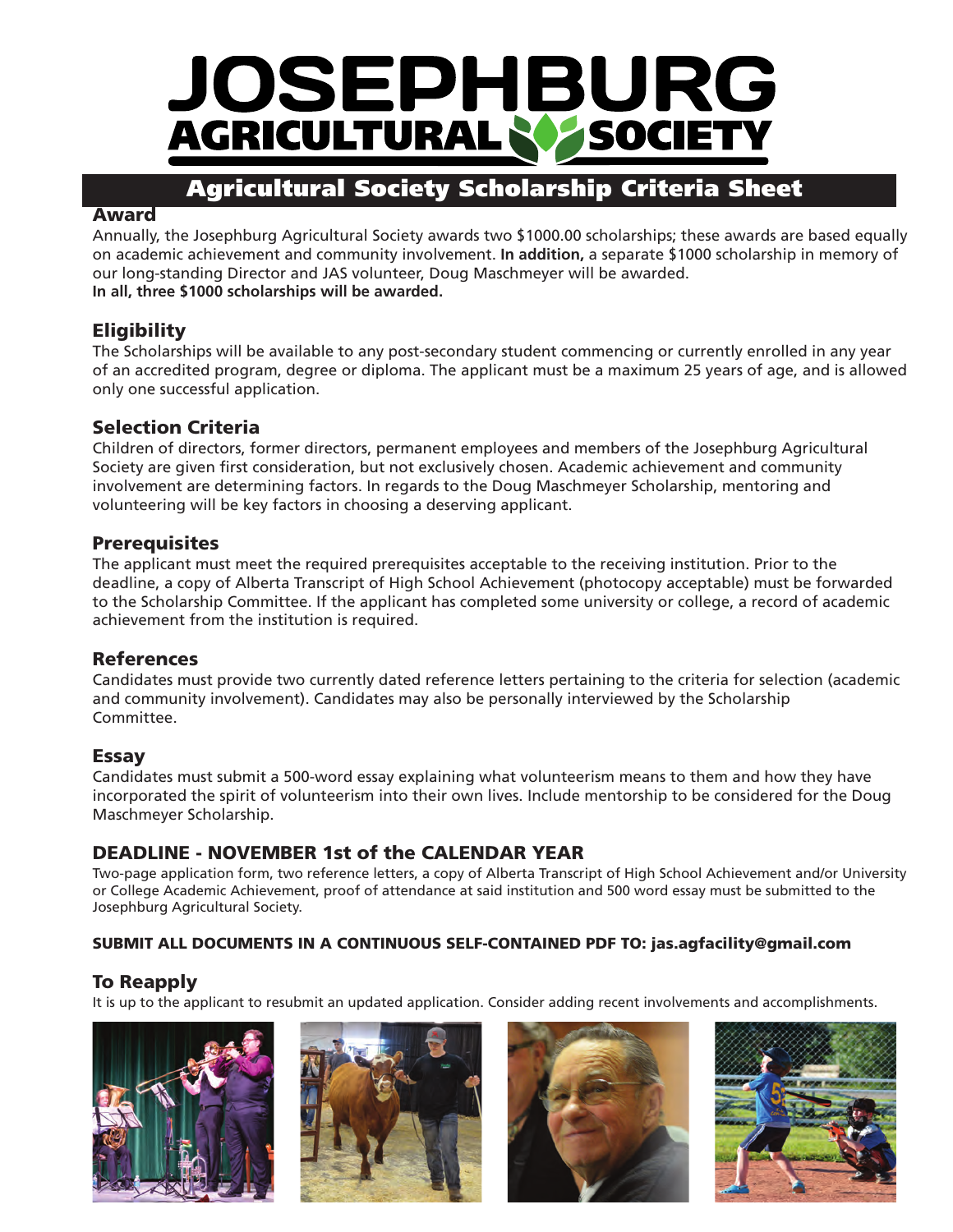# **JOSEPHBURG**<br>AGRICULTURAL NASOCIETY

## **Agricultural Society Scholarship Application Form - Page 1**

| Application Date:____________________________                                      |                             | First time applying? $\Box$ Yes<br>$\square$ No |
|------------------------------------------------------------------------------------|-----------------------------|-------------------------------------------------|
|                                                                                    |                             |                                                 |
| Surname                                                                            | First                       | Middle                                          |
| Home Address: <u>Comprehense</u> Town/City                                         |                             |                                                 |
|                                                                                    |                             | Postal Code                                     |
|                                                                                    |                             |                                                 |
|                                                                                    |                             |                                                 |
| Date Of Birth: $\frac{1}{\text{Year}}$ Month Day                                   |                             |                                                 |
|                                                                                    |                             |                                                 |
|                                                                                    |                             |                                                 |
|                                                                                    |                             |                                                 |
|                                                                                    |                             |                                                 |
| Your connection to the Josephburg Agricultural Society:__________________________  |                             |                                                 |
|                                                                                    |                             |                                                 |
| Name of post-secondary Institution you plan to attend, or are presently attending: |                             |                                                 |
|                                                                                    |                             |                                                 |
|                                                                                    | example: B.Sc. Agricultural |                                                 |
|                                                                                    |                             |                                                 |
| Type of Program (Certificate, Diploma, Degree): ________________________________   |                             |                                                 |
|                                                                                    |                             |                                                 |
| <b>Educational Institutions Attended</b>                                           |                             |                                                 |
| Name of School                                                                     | Diploma/Certificate/Degree  | <b>Year Completed</b>                           |
|                                                                                    |                             |                                                 |
|                                                                                    |                             |                                                 |
|                                                                                    |                             |                                                 |
|                                                                                    |                             |                                                 |
|                                                                                    |                             |                                                 |

*e.g. Fort Saskatchewan High School e.g. Grade 12 General Diploma*